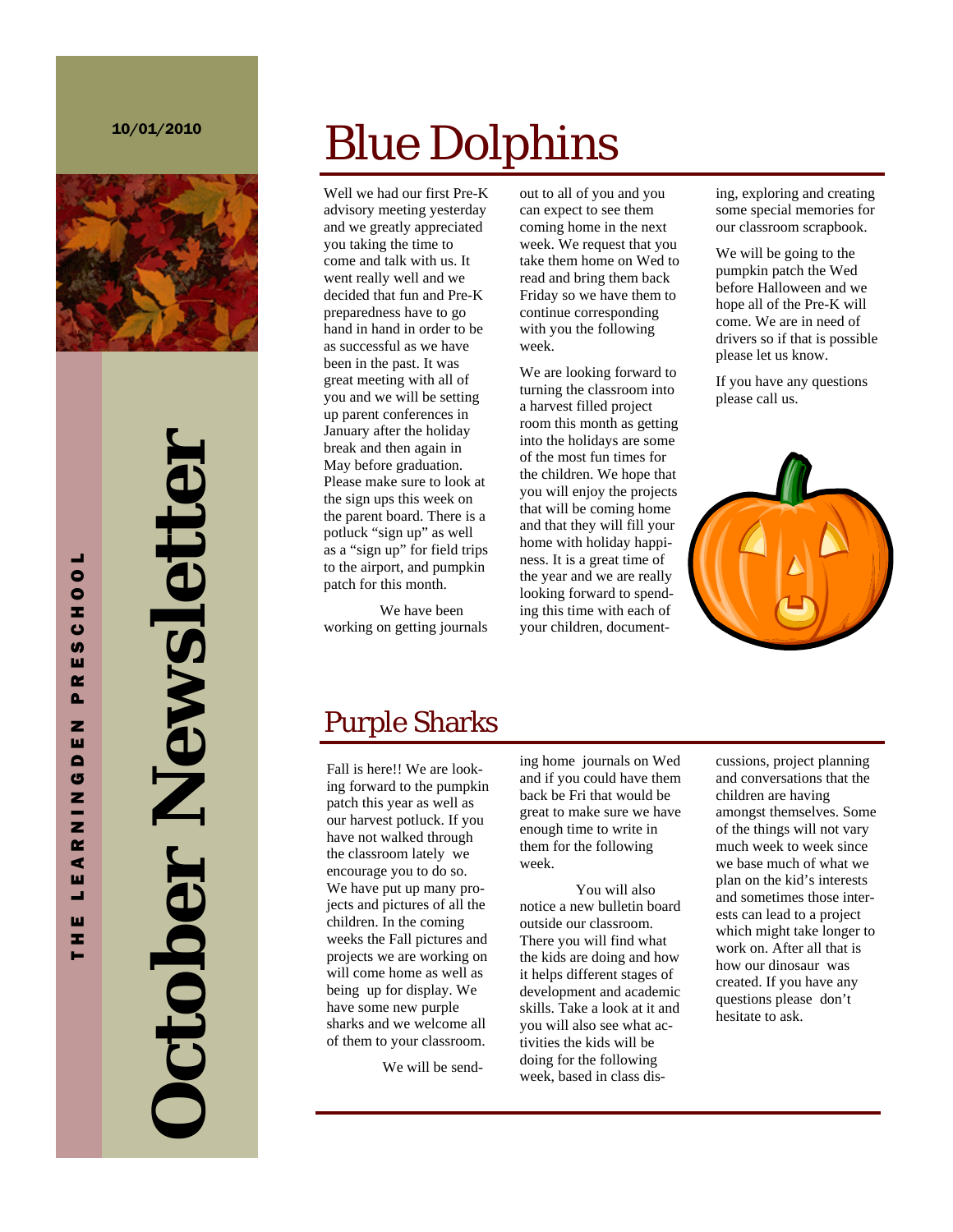# Rainbow Fish

Fall is here and the Rainbow Fish are busy working on independence skills such as serving themselves snack, learning to potty train, working on conflict resolution by using words instead of actions and most of all working in stations sharing and creating wonderful works of art.

 In group time the children are learning to sit and listen to a story as well as identifying their names with their pictures as well as their peer's names. The children love dance, P.E and music and are at a point where they all participate.

We look forward to doing fall projects, continuing with our clay and paint station as well as continuing to create documentation for our classroom that shows the children working on their own projects.

We hope that the notes home about the children's day is helpful and please remember at any time if you would like to talk to June or ask questions please do not hesitate.

 We hope to see all of you at the open house harvest potluck and hope that all of your children will join us in coming to the pumpkin patch. This is a fun time for all of the children and we hope that you might join us for the pumpkin patch and our Halloween parade and party that we will be having the Friday before Halloween.



## Green Turtles

It has been a busy month for the green turtles, they will continue to work in different art mediums and begin to work collaboratively on some bird houses that they will hang in the beautiful tree they have been working on.

 Fall is here and we will also be focusing on Fall projects and beginning to talk and explore colors, weather, and traditions that go along with the holiday

season. We will also continue to build social skills by helping the children learn how to share, resolve conflict using

words, and finding a general respect for their peers and teachers. But really most of this happens in day to day classroom interactions and the staff leading the children through positive feedback and redirection. We hope you are enjoying the notes that are being sent home everyday . We hope it will



give you insight into more of what goes on so you feel a part of what your child is doing and learning in the classroom. We look forward to seeing all of you at the potluck.

# Harvest Potluck

Our harvest Potluck will take place on Oct 8th at 5:30-7:00 at the school. It will be a great chance to walk around your child's class, talk to the teachers, see your children's work, and get to eat and meet other families. So that the Learningden Staff is clearly recognizable for some of you who don't get the opportunity to see all the staff we will all be wearing nametags and what we do the night of the event. Please feel free to come and talk

### with us.

 Potluck sign ups are on the board and even though the children will make some food in their class with the teacher we really need you to sign up to bring something to share with other families.

It will still be light outside so the children will be able to



Hope you can all join in the potluck fun!!

play outside and inside. We encourage all of you to come and join in the dinner, it is an easy and special way to feel connected to the Learningden Family and meet other families that you may not know. Potluck sign ups will be available on the parent board until Oct 6th . Hope to see you all there!!!